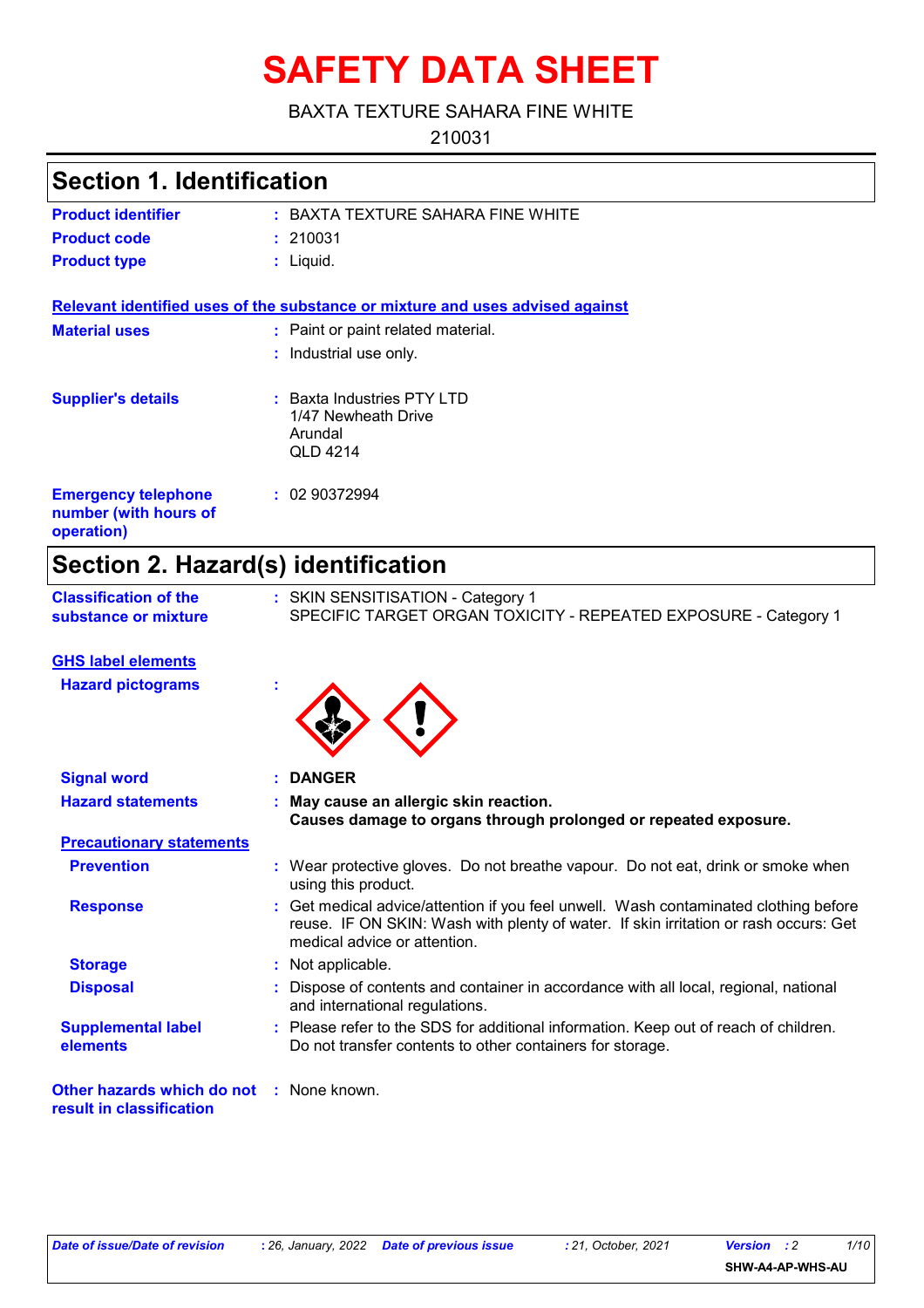### **Section 3. Composition and ingredient information**

### **Substance/mixture**

**Other means of identification**

**:** Mixture

**:** Not available.

### **CAS number/other identifiers**

Not available.

| <b>Ingredient name</b>                | $\%$ (w/w)   | <b>CAS number</b> |
|---------------------------------------|--------------|-------------------|
| crystalline silica, respirable powder | $110 - 30\%$ | 14808-60-7        |
| Propylene Glycol                      | < 10%        | 57-55-6           |
| 2-Methyl-4-isothiazolin-3-one         | $< 1\%$      | 2682-20-4         |

**There are no additional ingredients present which, within the current knowledge of the supplier and in the concentrations applicable, are classified and hence require reporting in this section.**

**Occupational exposure limits, if available, are listed in Section 8.**

### **Section 4. First aid measures**

| <b>Description of necessary first aid measures</b> |                                                                                                                                                                                                                                                                                                                                                                                                                                                                                                                                                                                                                                                                                                                              |
|----------------------------------------------------|------------------------------------------------------------------------------------------------------------------------------------------------------------------------------------------------------------------------------------------------------------------------------------------------------------------------------------------------------------------------------------------------------------------------------------------------------------------------------------------------------------------------------------------------------------------------------------------------------------------------------------------------------------------------------------------------------------------------------|
| Eye contact                                        | : Immediately flush eyes with plenty of water, occasionally lifting the upper and lower<br>eyelids. Check for and remove any contact lenses. Continue to rinse for at least 15<br>minutes. Get medical attention following exposure or if feeling unwell.                                                                                                                                                                                                                                                                                                                                                                                                                                                                    |
| <b>Inhalation</b>                                  | : Remove victim to fresh air and keep at rest in a position comfortable for breathing.<br>If not breathing, if breathing is irregular or if respiratory arrest occurs, provide<br>artificial respiration or oxygen by trained personnel. It may be dangerous to the<br>person providing aid to give mouth-to-mouth resuscitation. Get medical attention<br>following exposure or if feeling unwell. If unconscious, place in recovery position<br>and get medical attention immediately. Maintain an open airway. Loosen tight<br>clothing such as a collar, tie, belt or waistband.                                                                                                                                         |
| <b>Skin contact</b>                                | : Wash with plenty of soap and water. Remove contaminated clothing and shoes.<br>Wash contaminated clothing thoroughly with water before removing it, or wear<br>gloves. Continue to rinse for at least 15 minutes. Get medical attention. In the<br>event of any complaints or symptoms, avoid further exposure. Wash clothing<br>before reuse. Clean shoes thoroughly before reuse.                                                                                                                                                                                                                                                                                                                                        |
| <b>Ingestion</b>                                   | : Wash out mouth with water. Remove dentures if any. If material has been<br>swallowed and the exposed person is conscious, give small quantities of water to<br>drink. Stop if the exposed person feels sick as vomiting may be dangerous. Do not<br>induce vomiting unless directed to do so by medical personnel. If vomiting occurs,<br>the head should be kept low so that vomit does not enter the lungs. Get medical<br>attention following exposure or if feeling unwell. Never give anything by mouth to an<br>unconscious person. If unconscious, place in recovery position and get medical<br>attention immediately. Maintain an open airway. Loosen tight clothing such as a<br>collar, tie, belt or waistband. |

| Most important symptoms/effects, acute and delayed |                                                     |
|----------------------------------------------------|-----------------------------------------------------|
| <b>Potential acute health effects</b>              |                                                     |
| Eye contact                                        | : No known significant effects or critical hazards. |
| <b>Inhalation</b>                                  | : No known significant effects or critical hazards. |
| <b>Skin contact</b>                                | : May cause an allergic skin reaction.              |
| <b>Ingestion</b>                                   | : No known significant effects or critical hazards. |
| Over-exposure signs/symptoms                       |                                                     |
| Eye contact                                        | : No specific data.                                 |
| <b>Inhalation</b>                                  | : No specific data.                                 |
|                                                    |                                                     |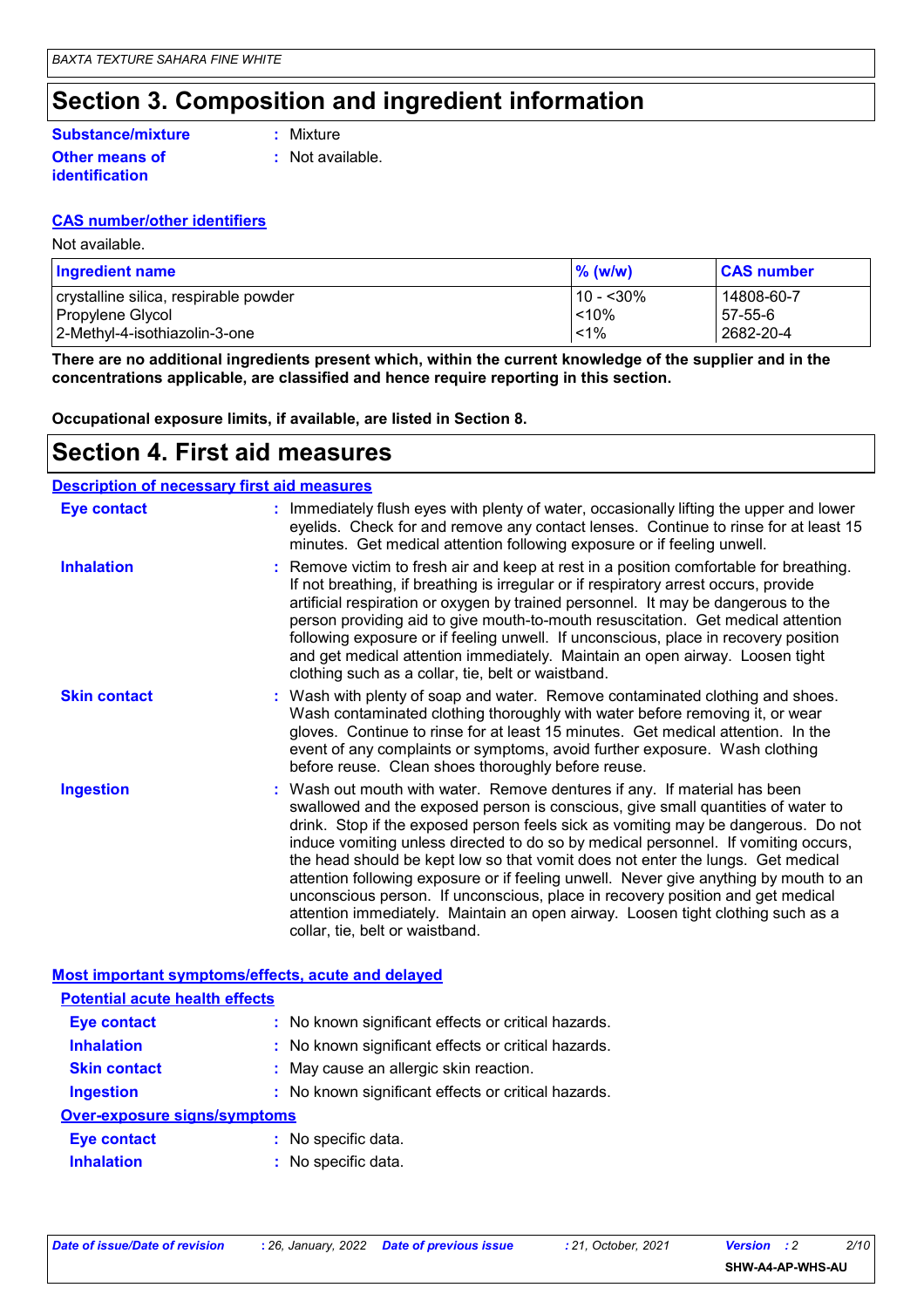### **Section 4. First aid measures**

| <b>Skin contact</b>               | : Adverse symptoms may include the following:<br>irritation<br>redness                                                                                                                                                                                                   |
|-----------------------------------|--------------------------------------------------------------------------------------------------------------------------------------------------------------------------------------------------------------------------------------------------------------------------|
| <b>Ingestion</b>                  | : No specific data.                                                                                                                                                                                                                                                      |
|                                   |                                                                                                                                                                                                                                                                          |
|                                   | <u>Indication of immediate medical attention and special treatment needed, if necessary</u>                                                                                                                                                                              |
| <b>Notes to physician</b>         | : Treat symptomatically. Contact poison treatment specialist immediately if large<br>quantities have been ingested or inhaled.                                                                                                                                           |
| <b>Specific treatments</b>        | : No specific treatment.                                                                                                                                                                                                                                                 |
| <b>Protection of first-aiders</b> | : No action shall be taken involving any personal risk or without suitable training. It<br>may be dangerous to the person providing aid to give mouth-to-mouth resuscitation.<br>Wash contaminated clothing thoroughly with water before removing it, or wear<br>aloves. |

#### **See toxicological information (Section 11)**

### **Section 5. Firefighting measures**

| <b>Extinguishing media</b>                               |                                                                                                                                                                                                     |
|----------------------------------------------------------|-----------------------------------------------------------------------------------------------------------------------------------------------------------------------------------------------------|
| <b>Suitable extinguishing</b><br>media                   | : Use an extinguishing agent suitable for the surrounding fire.                                                                                                                                     |
| <b>Unsuitable extinguishing</b><br>media                 | : None known.                                                                                                                                                                                       |
| <b>Specific hazards arising</b><br>from the chemical     | : In a fire or if heated, a pressure increase will occur and the container may burst.                                                                                                               |
| <b>Hazardous thermal</b><br>decomposition products       | : Decomposition products may include the following materials:<br>carbon dioxide<br>carbon monoxide<br>metal oxide/oxides                                                                            |
| <b>Special protective actions</b><br>for fire-fighters   | : Promptly isolate the scene by removing all persons from the vicinity of the incident if<br>there is a fire. No action shall be taken involving any personal risk or without<br>suitable training. |
| <b>Special protective</b><br>equipment for fire-fighters | : Fire-fighters should wear appropriate protective equipment and self-contained<br>breathing apparatus (SCBA) with a full face-piece operated in positive pressure<br>mode.                         |
| <b>Hazchem code</b>                                      | : Not available.                                                                                                                                                                                    |

## **Section 6. Accidental release measures**

|                                  | <b>Personal precautions, protective equipment and emergency procedures</b>                                                                                                                                                                                                                                                                                                                                      |
|----------------------------------|-----------------------------------------------------------------------------------------------------------------------------------------------------------------------------------------------------------------------------------------------------------------------------------------------------------------------------------------------------------------------------------------------------------------|
| For non-emergency<br>personnel   | : No action shall be taken involving any personal risk or without suitable training.<br>Evacuate surrounding areas. Keep unnecessary and unprotected personnel from<br>entering. Do not touch or walk through spilt material. Avoid breathing vapour or<br>mist. Provide adequate ventilation. Wear appropriate respirator when ventilation is<br>inadequate. Put on appropriate personal protective equipment. |
|                                  | For emergency responders : If specialised clothing is required to deal with the spillage, take note of any<br>information in Section 8 on suitable and unsuitable materials. See also the<br>information in "For non-emergency personnel".                                                                                                                                                                      |
| <b>Environmental precautions</b> | : Avoid dispersal of spilt material and runoff and contact with soil, waterways, drains<br>and sewers. Inform the relevant authorities if the product has caused environmental<br>pollution (sewers, waterways, soil or air).                                                                                                                                                                                   |

#### **Methods and material for containment and cleaning up**

| Date of issue/Date of revision | : 26. January, 2022 Date of previous issue | : 21. October. 2021 | <b>Version</b> : 2 | 3/10 |  |
|--------------------------------|--------------------------------------------|---------------------|--------------------|------|--|
|                                |                                            |                     | SHW-A4-AP-WHS-AU   |      |  |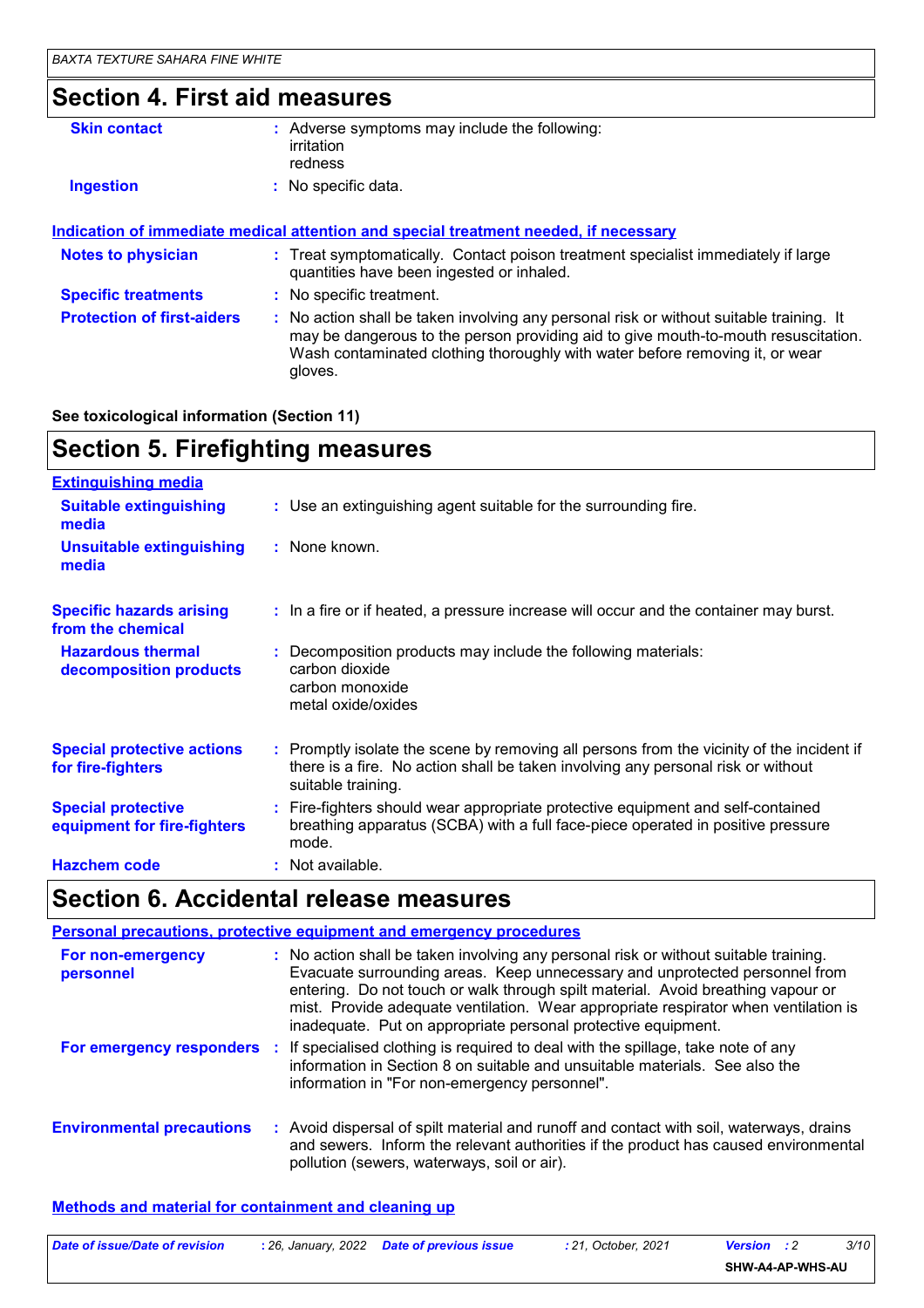## **Section 6. Accidental release measures**

| <b>Small spill</b> | : Stop leak if without risk. Move containers from spill area. Dilute with water and mop<br>up if water-soluble. Alternatively, or if water-insoluble, absorb with an inert dry<br>material and place in an appropriate waste disposal container. Dispose of via a<br>licensed waste disposal contractor.                                                                                                                                                                                                                                                                                                                                                                                                          |
|--------------------|-------------------------------------------------------------------------------------------------------------------------------------------------------------------------------------------------------------------------------------------------------------------------------------------------------------------------------------------------------------------------------------------------------------------------------------------------------------------------------------------------------------------------------------------------------------------------------------------------------------------------------------------------------------------------------------------------------------------|
| Large spill        | : Stop leak if without risk. Move containers from spill area. Approach the release<br>from upwind. Prevent entry into sewers, water courses, basements or confined<br>areas. Wash spillages into an effluent treatment plant or proceed as follows.<br>Contain and collect spillage with non-combustible, absorbent material e.g. sand,<br>earth, vermiculite or diatomaceous earth and place in container for disposal<br>according to local regulations (see Section 13). Dispose of via a licensed waste<br>disposal contractor. Contaminated absorbent material may pose the same hazard<br>as the spilt product. Note: see Section 1 for emergency contact information and<br>Section 13 for waste disposal. |

### **Section 7. Handling and storage**

#### **Precautions for safe handling**

| <b>Protective measures</b>                                                       | : Put on appropriate personal protective equipment (see Section 8). Persons with a<br>history of skin sensitization problems should not be employed in any process in<br>which this product is used. Do not get in eyes or on skin or clothing. Do not breathe<br>vapour or mist. Do not ingest. Keep in the original container or an approved<br>alternative made from a compatible material, kept tightly closed when not in use.<br>Empty containers retain product residue and can be hazardous. Do not reuse<br>container.                                                                                       |
|----------------------------------------------------------------------------------|-----------------------------------------------------------------------------------------------------------------------------------------------------------------------------------------------------------------------------------------------------------------------------------------------------------------------------------------------------------------------------------------------------------------------------------------------------------------------------------------------------------------------------------------------------------------------------------------------------------------------|
| <b>Advice on general</b><br>occupational hygiene                                 | : Eating, drinking and smoking should be prohibited in areas where this material is<br>handled, stored and processed. Workers should wash hands and face before<br>eating, drinking and smoking. Remove contaminated clothing and protective<br>equipment before entering eating areas. See also Section 8 for additional<br>information on hygiene measures.                                                                                                                                                                                                                                                         |
| <b>Conditions for safe storage,</b><br>including any<br><b>incompatibilities</b> | : Store in accordance with local regulations. Store in original container protected<br>from direct sunlight in a dry, cool and well-ventilated area, away from incompatible<br>materials (see Section 10) and food and drink. Keep container tightly closed and<br>sealed until ready for use. Containers that have been opened must be carefully<br>resealed and kept upright to prevent leakage. Do not store in unlabelled containers.<br>Use appropriate containment to avoid environmental contamination. See Section 10<br>for incompatible materials before handling or use. Avoid release to the environment. |

### **Section 8. Exposure controls and personal protection**

#### **Control parameters**

#### **Occupational exposure limits**

| <b>Ingredient name</b>                | <b>Exposure limits</b>                                                                                                                                                                                                            |
|---------------------------------------|-----------------------------------------------------------------------------------------------------------------------------------------------------------------------------------------------------------------------------------|
| crystalline silica, respirable powder | Safe Work Australia (Australia, 12/2019).<br>TWA: $0.05$ mg/m <sup>3</sup> 8 hours. Form:<br>Respirable dust                                                                                                                      |
| Propylene Glycol                      | Safe Work Australia (Australia, 12/2019).<br>TWA: 10 mg/m <sup>3</sup> 8 hours. Form: Particulate<br>TWA: 150 ppm 8 hours. Form: Vapor and<br>particulates<br>TWA: 474 mg/m <sup>3</sup> 8 hours. Form: Vapor<br>and particulates |
| 2-Methyl-4-isothiazolin-3-one         | DFG MAC-values list (Germany, 8/2020).<br>Skin sensitiser.                                                                                                                                                                        |

**Biological limit values :** There is no biological limit allocated.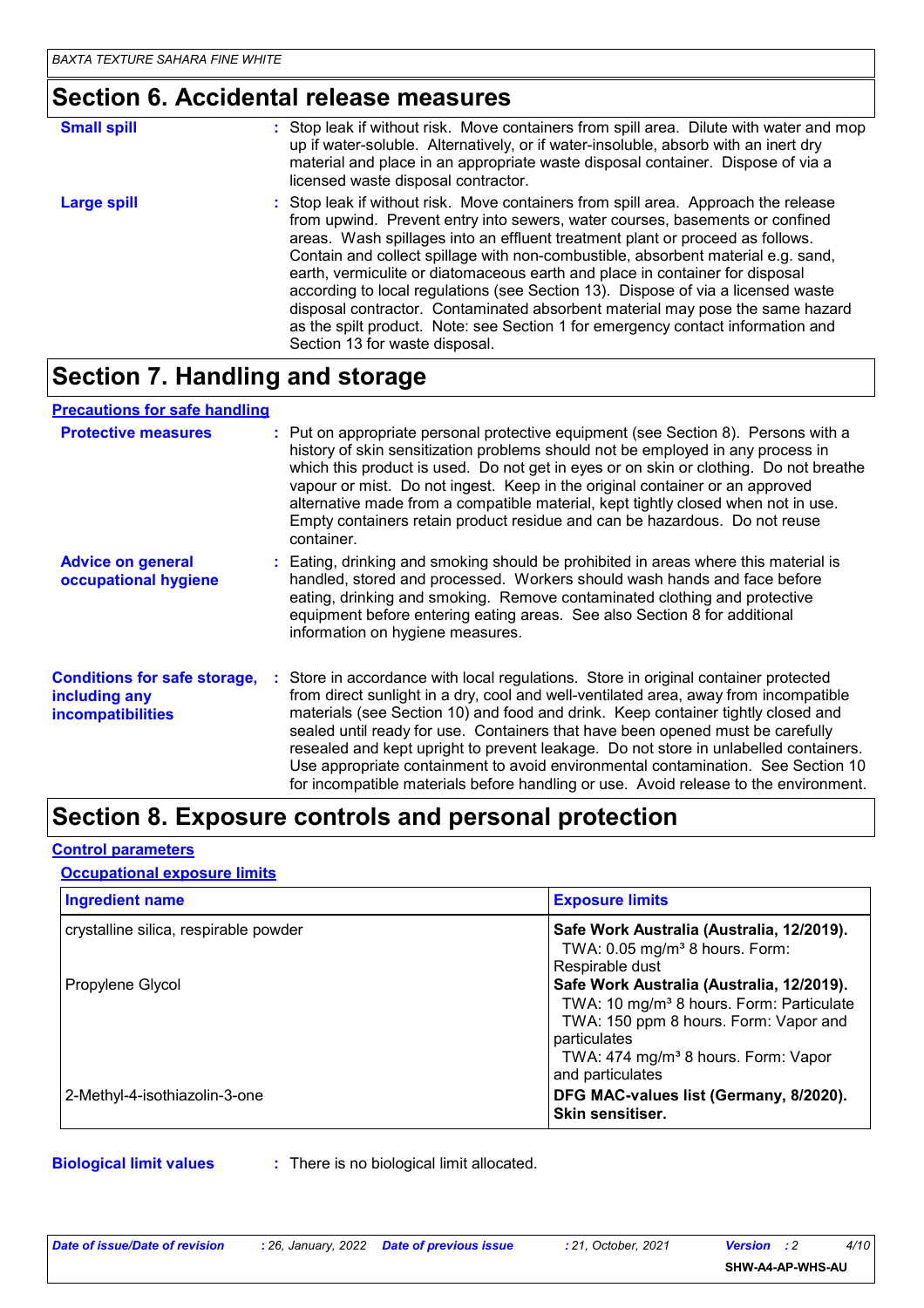### **Section 8. Exposure controls and personal protection**

| <b>Appropriate engineering</b><br><b>controls</b> | : If user operations generate dust, fumes, gas, vapour or mist, use process<br>enclosures, local exhaust ventilation or other engineering controls to keep worker<br>exposure to airborne contaminants below any recommended or statutory limits.                                                                                                                                                                                                                                                                                                                                                                       |
|---------------------------------------------------|-------------------------------------------------------------------------------------------------------------------------------------------------------------------------------------------------------------------------------------------------------------------------------------------------------------------------------------------------------------------------------------------------------------------------------------------------------------------------------------------------------------------------------------------------------------------------------------------------------------------------|
| <b>Environmental exposure</b><br>controls         | Emissions from ventilation or work process equipment should be checked to ensure<br>they comply with the requirements of environmental protection legislation. In some<br>cases, fume scrubbers, filters or engineering modifications to the process<br>equipment will be necessary to reduce emissions to acceptable levels.                                                                                                                                                                                                                                                                                           |
| <b>Individual protection measures</b>             |                                                                                                                                                                                                                                                                                                                                                                                                                                                                                                                                                                                                                         |
| <b>Hygiene measures</b>                           | : Wash hands, forearms and face thoroughly after handling chemical products, before<br>eating, smoking and using the lavatory and at the end of the working period.<br>Appropriate techniques should be used to remove potentially contaminated clothing.<br>Contaminated work clothing should not be allowed out of the workplace. Wash<br>contaminated clothing before reusing. Ensure that eyewash stations and safety<br>showers are close to the workstation location.                                                                                                                                             |
| <b>Eye/face protection</b>                        | Safety eyewear complying with an approved standard should be used when a risk<br>assessment indicates this is necessary to avoid exposure to liquid splashes, mists,<br>gases or dusts. If contact is possible, the following protection should be worn,<br>unless the assessment indicates a higher degree of protection: safety glasses with<br>side-shields.                                                                                                                                                                                                                                                         |
| <b>Skin protection</b>                            |                                                                                                                                                                                                                                                                                                                                                                                                                                                                                                                                                                                                                         |
| <b>Hand protection</b>                            | Chemical-resistant, impervious gloves complying with an approved standard should<br>be worn at all times when handling chemical products if a risk assessment indicates<br>this is necessary. Considering the parameters specified by the glove manufacturer,<br>check during use that the gloves are still retaining their protective properties. It<br>should be noted that the time to breakthrough for any glove material may be<br>different for different glove manufacturers. In the case of mixtures, consisting of<br>several substances, the protection time of the gloves cannot be accurately<br>estimated. |
| <b>Body protection</b>                            | : Personal protective equipment for the body should be selected based on the task<br>being performed and the risks involved and should be approved by a specialist<br>before handling this product.                                                                                                                                                                                                                                                                                                                                                                                                                     |
| <b>Other skin protection</b>                      | : Appropriate footwear and any additional skin protection measures should be<br>selected based on the task being performed and the risks involved and should be<br>approved by a specialist before handling this product.                                                                                                                                                                                                                                                                                                                                                                                               |
| <b>Respiratory protection</b>                     | Based on the hazard and potential for exposure, select a respirator that meets the<br>appropriate standard or certification. Respirators must be used according to a<br>respiratory protection program to ensure proper fitting, training, and other important<br>aspects of use.                                                                                                                                                                                                                                                                                                                                       |

### **Section 9. Physical and chemical properties**

The conditions of measurement of all properties are at standard temperature and pressure unless otherwise indicated.

| <b>Appearance</b>                                                 |                                                           |
|-------------------------------------------------------------------|-----------------------------------------------------------|
| <b>Physical state</b>                                             | : Liquid.                                                 |
| <b>Colour</b>                                                     | $\therefore$ Not available.                               |
| <b>Odour</b>                                                      | $\therefore$ Not available.                               |
| <b>Odour threshold</b>                                            | $\pm$ Not available.                                      |
| pH                                                                | : 8.5                                                     |
| <b>Melting point</b>                                              | $\therefore$ Not available.                               |
| <b>Boiling point, initial boiling</b><br>point, and boiling range | : $100^{\circ}$ C (212 $^{\circ}$ F)                      |
| <b>Flash point</b>                                                | : Closed cup: 103°C (217.4°F) [Pensky-Martens Closed Cup] |
| <b>Evaporation rate</b>                                           | $\therefore$ 0.09 (butyl acetate = 1)                     |
| <b>Flammability</b>                                               | $\therefore$ Not available.                               |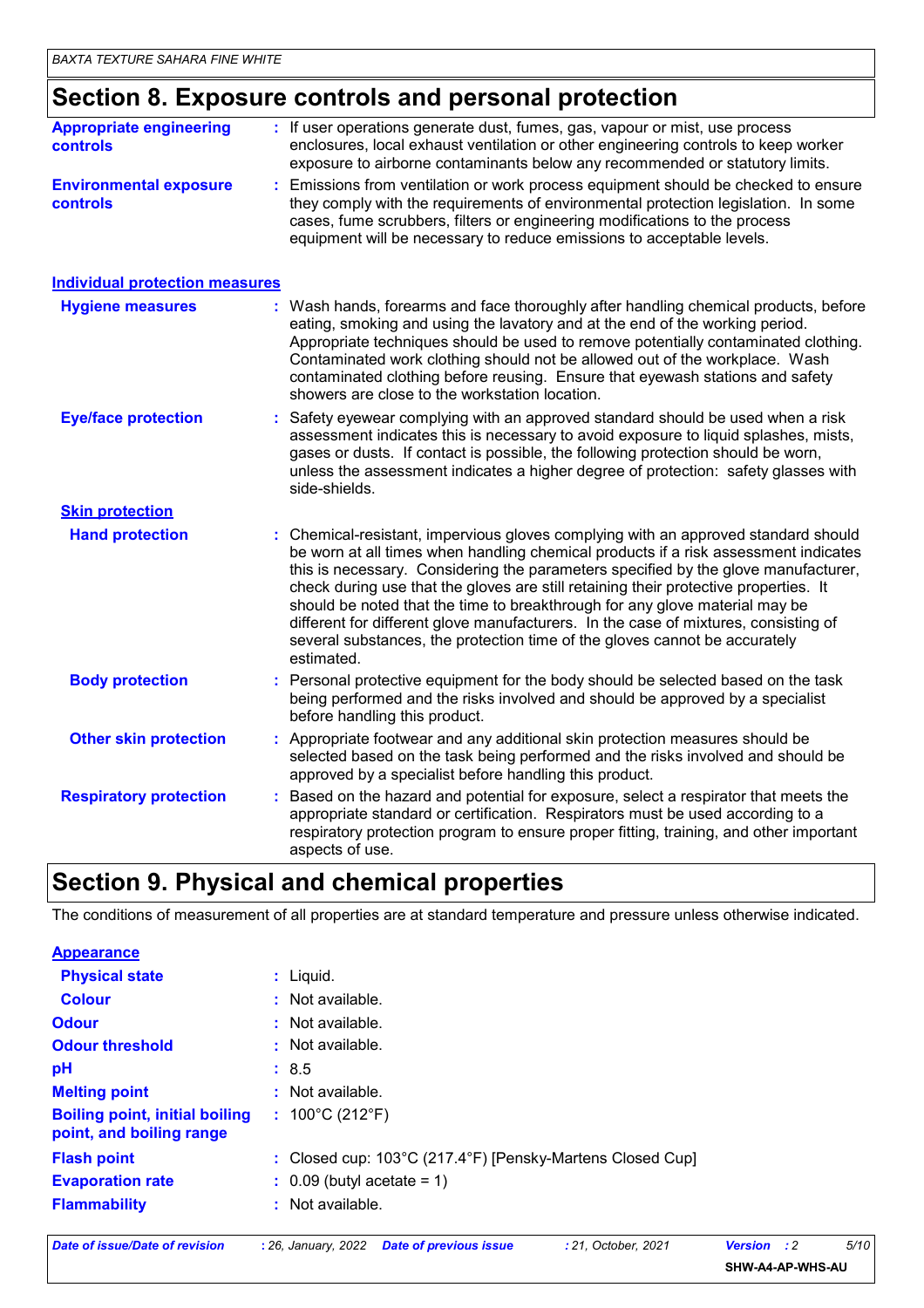### **Section 9. Physical and chemical properties**

| $:$ Lower: $0.6\%$<br>Upper: 12.5%                               |
|------------------------------------------------------------------|
| : $2.3$ kPa (17.5 mm Hg)                                         |
| : 1 [Air = 1]                                                    |
| : 1.67                                                           |
| : Not available.                                                 |
| : Not applicable.                                                |
| : Not available.                                                 |
| Not available.                                                   |
| : Kinematic (40°C (104°F)): >20.5 mm <sup>2</sup> /s (>20.5 cSt) |
| : $4.314$ kJ/g                                                   |
|                                                                  |

### **Section 10. Stability and reactivity**

| <b>Reactivity</b>                            | : No specific test data related to reactivity available for this product or its ingredients.              |
|----------------------------------------------|-----------------------------------------------------------------------------------------------------------|
| <b>Chemical stability</b>                    | : The product is stable.                                                                                  |
| <b>Possibility of hazardous</b><br>reactions | : Under normal conditions of storage and use, hazardous reactions will not occur.                         |
| <b>Conditions to avoid</b>                   | : No specific data.                                                                                       |
| <b>Incompatible materials</b>                | : No specific data.                                                                                       |
| <b>Hazardous decomposition</b><br>products   | : Under normal conditions of storage and use, hazardous decomposition products<br>should not be produced. |

### **Section 11. Toxicological information**

#### **Information on toxicological effects**

**Acute toxicity**

| <b>Product/ingredient name</b> | <b>Result</b>            | <b>Species</b> | <b>Dose</b>              | <b>Exposure</b> |
|--------------------------------|--------------------------|----------------|--------------------------|-----------------|
| Propylene Glycol               | LD50 Dermal<br>LD50 Oral | Rabbit<br>Rat  | 20800 mg/kg<br>$20$ g/kg |                 |

#### **Irritation/Corrosion**

| <b>Product/ingredient name</b> | <b>Result</b>            | <b>Species</b> | <b>Score</b> | <b>Exposure</b>  | <b>Observation</b>       |
|--------------------------------|--------------------------|----------------|--------------|------------------|--------------------------|
| Propylene Glycol               | Eyes - Mild irritant     | Rabbit         |              | 24 hours 500     |                          |
|                                |                          |                |              | lmg              |                          |
|                                | Eyes - Mild irritant     | Rabbit         |              | $100 \text{ mg}$ |                          |
|                                | Skin - Moderate irritant | Child          |              | 96 hours 30      | $\overline{\phantom{0}}$ |
|                                |                          |                |              | % C              |                          |
|                                | Skin - Mild irritant     | Human          |              | 168 hours        |                          |
|                                |                          |                |              | $500 \text{ mg}$ |                          |
|                                | Skin - Moderate irritant | Human          |              | 72 hours 104     |                          |
|                                |                          |                |              | mg               |                          |
|                                | Skin - Mild irritant     | Woman          |              | 96 hours 30      |                          |
|                                |                          |                |              | $\%$             |                          |

### **Sensitisation**

Not available.

**Mutagenicity**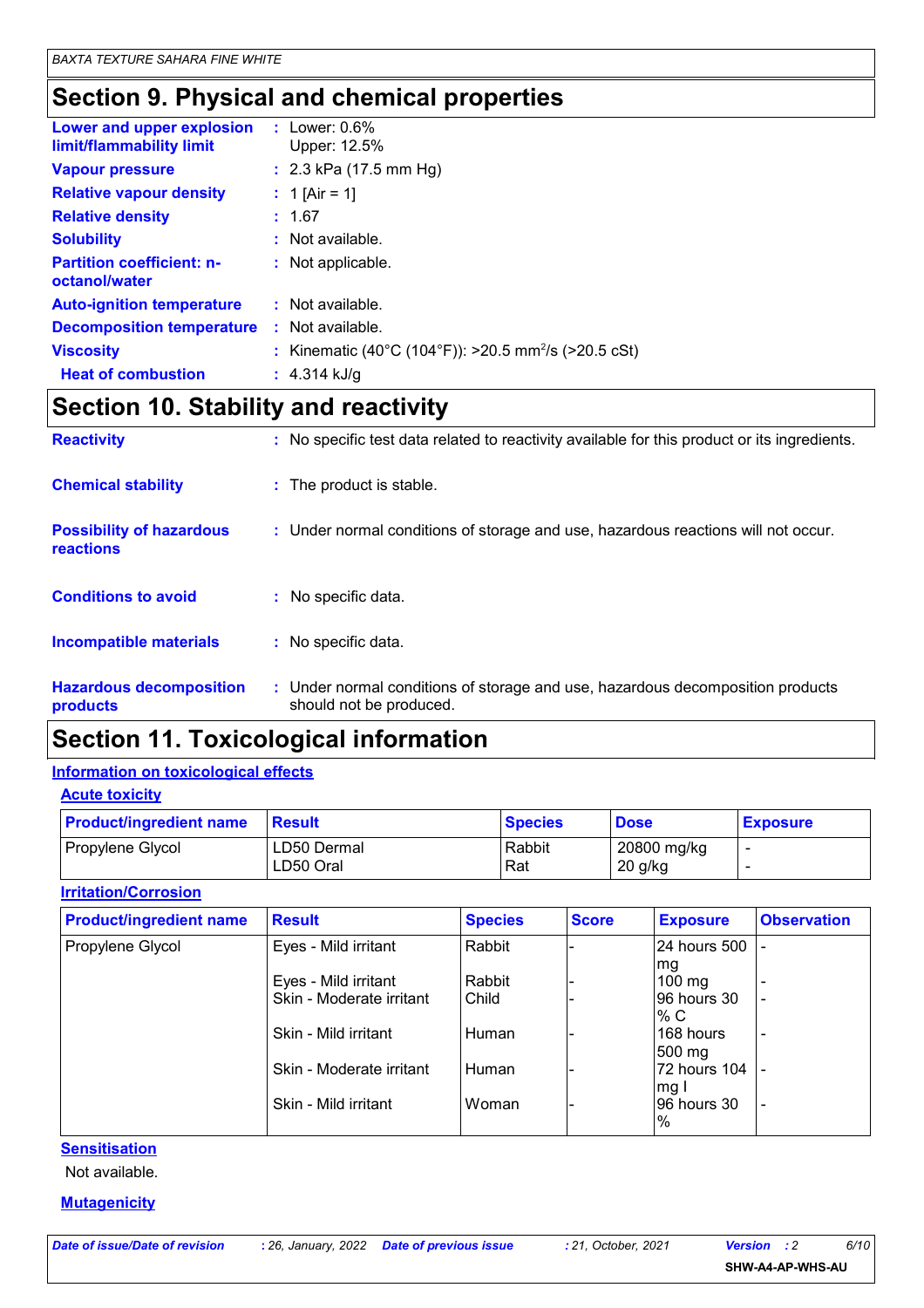### **Section 11. Toxicological information**

#### Not available.

### **Carcinogenicity**

Not available.

**Reproductive toxicity**

Not available.

#### **Teratogenicity**

Not available.

#### **Specific target organ toxicity (single exposure)**

Not available.

#### **Specific target organ toxicity (repeated exposure)**

| <b>Name</b>                           | <b>Category</b> | <b>Route of</b><br><b>exposure</b> | <b>Target organs</b> |
|---------------------------------------|-----------------|------------------------------------|----------------------|
| crystalline silica, respirable powder | Category 1      | l inhalation                       |                      |

#### **Aspiration hazard**

Not available.

| <b>Information on likely routes : Not available.</b><br>of exposure |                                                                                                                                                                           |
|---------------------------------------------------------------------|---------------------------------------------------------------------------------------------------------------------------------------------------------------------------|
| <b>Potential acute health effects</b>                               |                                                                                                                                                                           |
| <b>Eye contact</b>                                                  | : No known significant effects or critical hazards.                                                                                                                       |
| <b>Inhalation</b>                                                   | : No known significant effects or critical hazards.                                                                                                                       |
| <b>Skin contact</b>                                                 | : May cause an allergic skin reaction.                                                                                                                                    |
| <b>Ingestion</b>                                                    | : No known significant effects or critical hazards.                                                                                                                       |
|                                                                     | Symptoms related to the physical, chemical and toxicological characteristics                                                                                              |
| <b>Eye contact</b>                                                  | : No specific data.                                                                                                                                                       |
| <b>Inhalation</b>                                                   | : No specific data.                                                                                                                                                       |
| <b>Skin contact</b>                                                 | : Adverse symptoms may include the following:<br>irritation<br>redness                                                                                                    |
| <b>Ingestion</b>                                                    | : No specific data.                                                                                                                                                       |
|                                                                     | Delayed and immediate effects as well as chronic effects from short and long-term exposure                                                                                |
| <b>Short term exposure</b>                                          |                                                                                                                                                                           |
| <b>Potential immediate</b><br>effects                               | : Not available.                                                                                                                                                          |
| <b>Potential delayed effects</b>                                    | : Not available.                                                                                                                                                          |
| <b>Long term exposure</b>                                           |                                                                                                                                                                           |
| <b>Potential immediate</b><br>effects                               | : Not available.                                                                                                                                                          |
| <b>Potential delayed effects</b>                                    | : Not available.                                                                                                                                                          |
| <b>Potential chronic health effects</b>                             |                                                                                                                                                                           |
| Not available.                                                      |                                                                                                                                                                           |
| <b>General</b>                                                      | Causes damage to organs through prolonged or repeated exposure. Once<br>sensitized, a severe allergic reaction may occur when subsequently exposed to very<br>low levels. |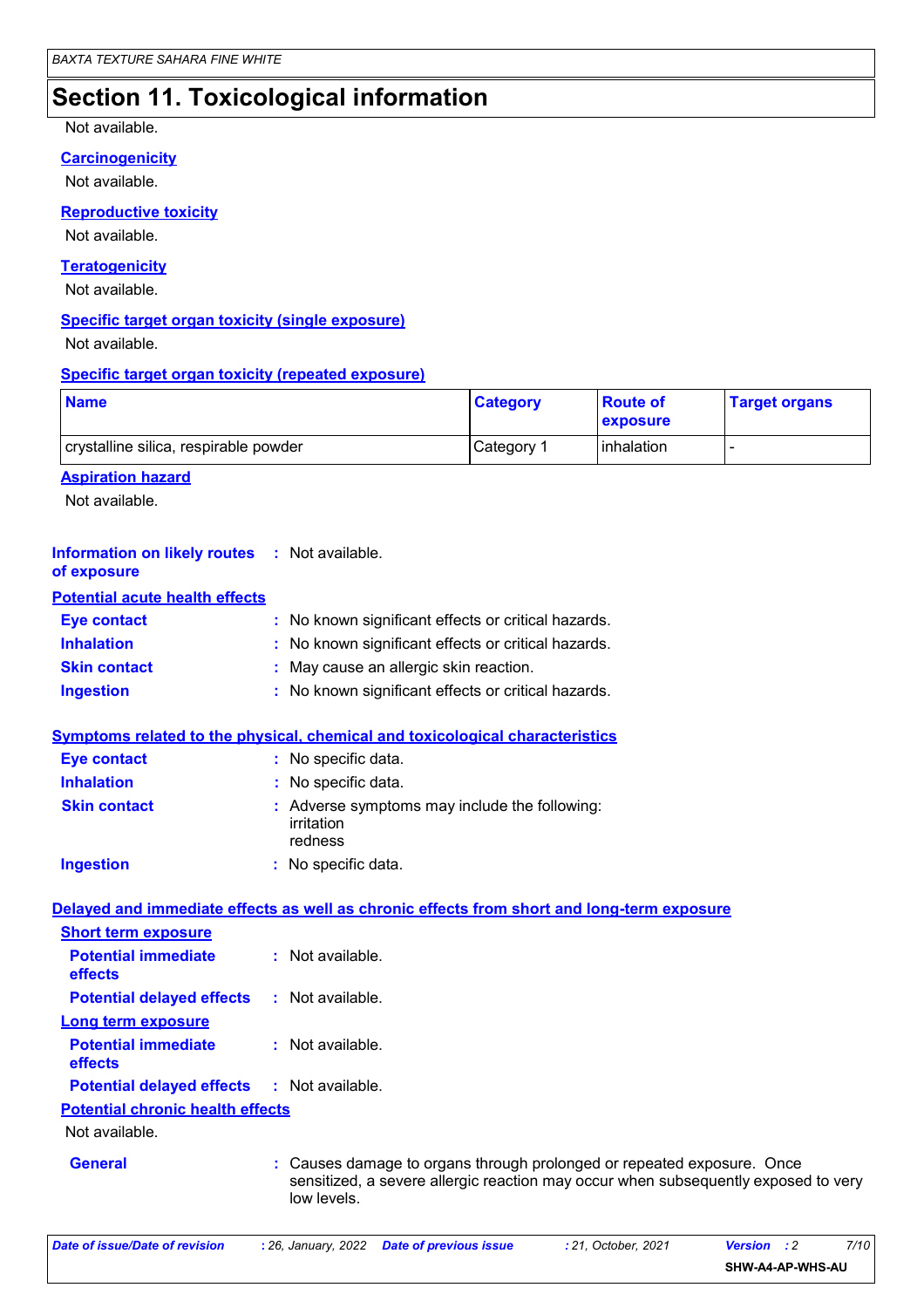### **Section 11. Toxicological information**

| <b>Carcinogenicity</b>       | : No known significant effects or critical hazards. |
|------------------------------|-----------------------------------------------------|
| <b>Mutagenicity</b>          | : No known significant effects or critical hazards. |
| <b>Teratogenicity</b>        | : No known significant effects or critical hazards. |
| <b>Developmental effects</b> | : No known significant effects or critical hazards. |
| <b>Fertility effects</b>     | : No known significant effects or critical hazards. |

#### **Numerical measures of toxicity**

**Acute toxicity estimates**

Not available.

### **Section 12. Ecological information**

#### **Toxicity**

| <b>Product/ingredient name</b> | <b>Result</b>                                                                                            | <b>Species</b>                                                                      | <b>Exposure</b>                  |
|--------------------------------|----------------------------------------------------------------------------------------------------------|-------------------------------------------------------------------------------------|----------------------------------|
| Propylene Glycol               | Acute EC50 >110 ppm Fresh water                                                                          | Daphnia - Daphnia magna                                                             | 48 hours                         |
|                                | Acute LC50 1020000 µg/l Fresh water                                                                      | Crustaceans - Ceriodaphnia<br>dubia                                                 | 48 hours                         |
| 2-Methyl-4-isothiazolin-3-one  | Acute LC50 710000 µg/l Fresh water<br>Acute EC50 0.18 ppm Fresh water<br>Acute LC50 0.07 ppm Fresh water | Fish - Pimephales promelas<br>Daphnia - Daphnia magna<br>Fish - Oncorhynchus mykiss | 96 hours<br>48 hours<br>96 hours |

#### **Persistence and degradability**

| <b>Product/ingredient name</b> | <b>Aquatic half-life</b> | <b>Photolysis</b> | <b>Biodegradability</b> |
|--------------------------------|--------------------------|-------------------|-------------------------|
| Propylene Glycol               |                          |                   | Readily                 |

#### **Bioaccumulative potential**

Not available.

#### **Soil/water partition coefficient (Koc) :** Not available. **Mobility in soil**

**Other adverse effects** : No known significant effects or critical hazards.

### **Section 13. Disposal considerations**

The generation of waste should be avoided or minimised wherever possible. Disposal of this product, solutions and any by-products should at all times comply with the requirements of environmental protection and waste disposal legislation and any regional local authority requirements. Dispose of surplus and nonrecyclable products via a licensed waste disposal contractor. Waste should not be disposed of untreated to the sewer unless fully compliant with the requirements of all authorities with jurisdiction. Waste packaging should be recycled. Incineration or landfill should only be considered when recycling is not feasible. This material and its container must be disposed of in a safe way. Care should be taken when handling emptied containers that have not been cleaned or rinsed out. Empty containers or liners may retain some product residues. Avoid dispersal of spilt material and runoff and contact with soil, waterways, drains and sewers. **Disposal methods :**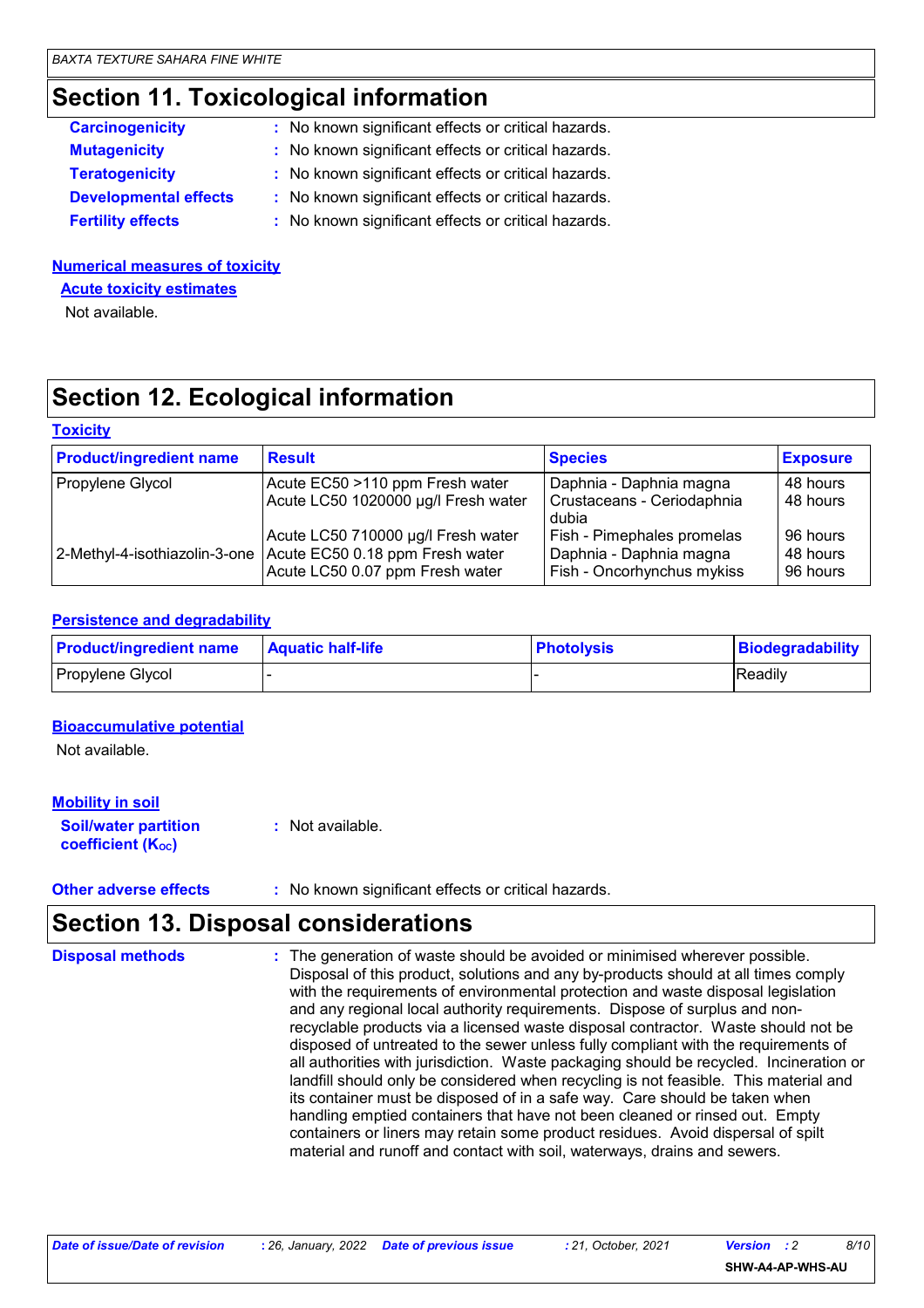### **Section 14. Transport information**

|                                         | <b>ADG</b>                             | <b>ADR/RID</b>  | <b>IMDG</b>     | <b>IATA</b>     |
|-----------------------------------------|----------------------------------------|-----------------|-----------------|-----------------|
| <b>UN number</b>                        | Not regulated.                         | Not regulated.  | Not regulated.  | Not regulated.  |
| <b>UN proper</b><br>shipping name       | Not regulated.                         | Not regulated.  | Not regulated.  | Not regulated.  |
| <b>Transport hazard</b><br>class(es)    | Not regulated.                         | Not regulated.  | Not regulated.  | Not regulated.  |
| <b>Packing group</b>                    | Not applicable.                        | Not applicable. | Not applicable. | Not applicable. |
| <b>Environmental</b><br><b>hazards</b>  | Not applicable.                        | Not applicable. | Not applicable. | Not applicable. |
| <b>Additional</b><br><i>information</i> | <b>Hazchem code</b><br>Not applicable. | Not applicable. | Not applicable. | Not applicable. |

**Special precautions for user Transport within user's premises:** always transport in closed containers that are **:** upright and secure. Ensure that persons transporting the product know what to do in the event of an accident or spillage.

**Transport in bulk according :** Not available. **to IMO instruments**

### **Section 15. Regulatory information**

#### **Standard for the Uniform Scheduling of Medicines and Poisons**

Not regulated.

#### **Model Work Health and Safety Regulations - Scheduled Substances**

| Ingredient name                                                             | <b>Schedule</b>                                                                                                                                            |
|-----------------------------------------------------------------------------|------------------------------------------------------------------------------------------------------------------------------------------------------------|
| crystalline silica, respirable powder<br>Crystalline Silica, non-respirable | Prohibited [For abrasive blasting at a<br>concentration of greater than 1%]<br>Prohibited [For abrasive blasting at a<br>concentration of greater than 1%] |
|                                                                             |                                                                                                                                                            |

### **Agricultural and Veterinary Chemicals Code Act 1994**

Not available.

**International regulations**

**Chemical Weapon Convention List Schedules I, II & III Chemicals**

Not listed.

#### **Montreal Protocol**

Not listed.

**Stockholm Convention on Persistent Organic Pollutants**

Not listed.

**Rotterdam Convention on Prior Informed Consent (PIC)** Not listed.

**UNECE Aarhus Protocol on POPs and Heavy Metals**

Not listed.